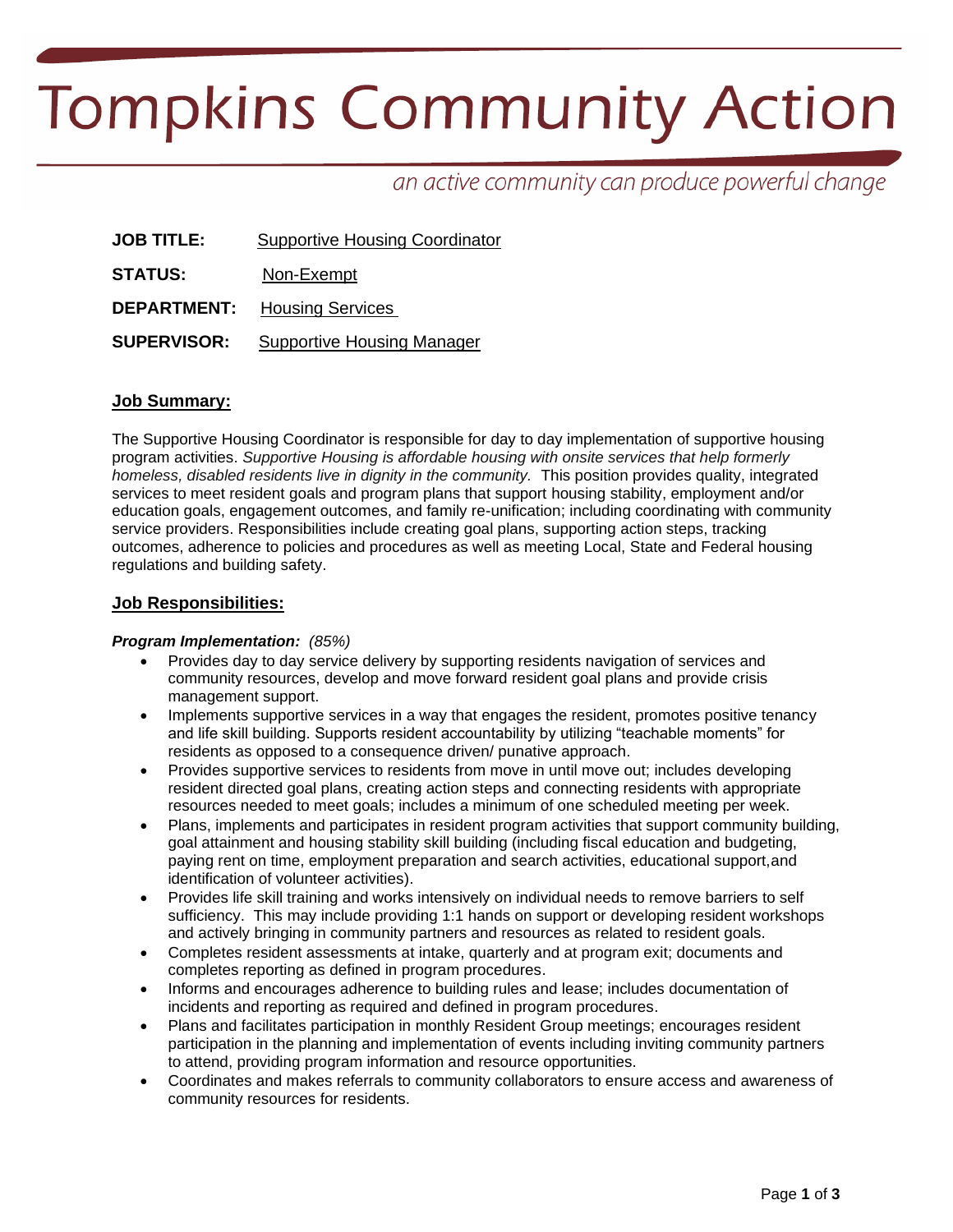- Plans and facilitates regular resident activities that meet interests and promote a positive sense of community and group participation.
- Conducts monthly health and safety unit inspections to encourage and support responsible habits and identify possible maintenance issues; completes appropriate follow up, documentation and reports as defined in program procedures.
- Ensures a safe physical environment for residents to prevent and reduce injuries and illness; addressing issues as they present themselves and notifying supervisor of any unsafe condition.
- Notifies Supervisor immediately when Emergency Responders are on site for any reason.
- Completes daily building walk through upon arrival to identify maintenance issues at site and completes appropriate follow up documentation requests when maintenance is needed.
- Completes daily cleaning tasks to maintain facility and model appropriate life skill behavior.
- Works with staff team to provide program support for all residents; includes evenings and weekends as determined appropriate.

#### *Program Reporting: (10%)*

- Completes and submits daily End Of Shift report to supervisor and team prior to ending shift.
- Completes Incident Report Forms as required by program procedures.
- Maintains file documentation and site facility binder as defined by program procedures.
- Maintains and processes required program documentation including HMIS intake, updates and discharges.
- Compiles monthly and quarterly program service delivery outcome reports detailing program outcomes, resident achievements, events of note, and progress on goal plans for all residents.
- Completes Incident Report and submits to supervisor following crisis intervention/management; include the IPD Case Record Number as applicable.

#### *Other:* (*5%*)

- Actively ensures the health and safety of all residents, visitors, and staff. This includes modeling all Covid-19 protocol, and procedures as instructed by supervisor.
- Notify supervisor immediately of any imminent safety concerns regarding building and/or resident safety/security.
- Meets regularly with supervisor and services staff discussing priorities, work scopes, and program enhancement.
- Participates in staff meetings to enhance and expand the program coordination and delivery.
- Participates in agency and community events, as directed.
- Manages the timely distribution of donated goods to residents.
- Attends trainings and identifies professional development opportunities.
- Completes initial and ongoing data entry for agency wide intake tracking system.
- Other duties and responsibilities as assigned, which may include nights and weekends

#### **Required Knowledge, Skills and Abilities:**

- Promote Agency Mission and adhere to policies, procedures and guidelines as defined by TCAction and program funders.
- Ability to understand and interpret federal, state, and local regulations.
- Excellent oral, interpersonal and written communications skills.
- Planning and organizational skills, attention to detail and work prioritization.
- Ability to work with organizations and agencies to enhance networking and collaborations.
- Knowledge of computer functions, competence using Microsoft Office Suite and related programs
- Bi-Annual satisfactory physical including TB test (Mantoux or Chest X-ray)
- Maintain knowledge of, and act as, mandated reporter
- Maintain First Aid, CPR and bi-annual Serv-Safe credentialing
- Physically able to bend, stoop, kneel, climb, run short distances, stand for long periods and lift up to 50 lbs.